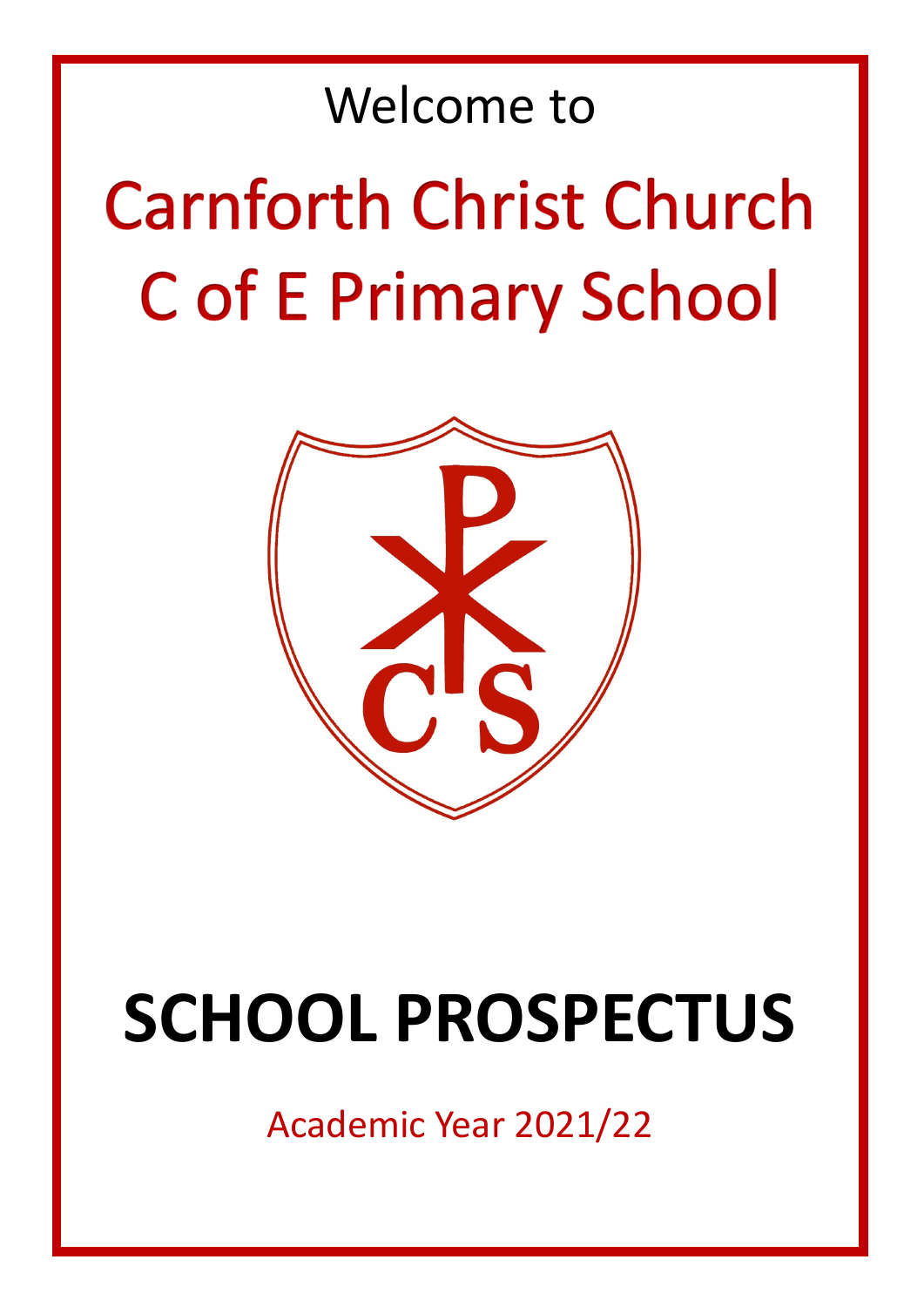### **CONTENTS**

| <b>Mission Statement</b>                      | 3  |
|-----------------------------------------------|----|
| About our School                              | 3  |
| <b>School Information</b>                     | 4  |
| <b>School Governors</b>                       | 4  |
| <b>School Staff</b>                           | 5  |
| <b>School Timetable</b>                       | 5  |
| <b>Breakfast &amp; After School Provision</b> | 6  |
| Admissions                                    | 7  |
| <b>Induction Programme</b>                    | 7  |
| <b>Attendance and Absences</b>                | 8  |
| <b>Authorised Absences</b>                    | 8  |
| Accidents or Illness in School                | 8  |
| <b>Collecting your Child</b>                  | 8  |
| Leave of Absence                              | 8  |
| Medicines in School                           | 8  |
| Curriculum                                    | 9  |
| <b>RE and Collective Worship</b>              | 9  |
| <b>Creative Curriculum</b>                    | 10 |
| <b>Extra-Curricular Activities</b>            | 11 |
| Health and Sex and Relationships Education    | 11 |
| No Smoking                                    | 11 |
| Care and Behaviour                            | 12 |
| <b>Our School Rules</b>                       | 12 |
| <b>Rewards and Sanctions</b>                  | 13 |
| <b>Our School Premises</b>                    | 13 |
| <b>Educational Visits</b>                     | 14 |
| <b>Charging Policy</b>                        | 14 |
| <b>Instrumental Music Tuition</b>             | 14 |
| <b>School Meals</b>                           | 14 |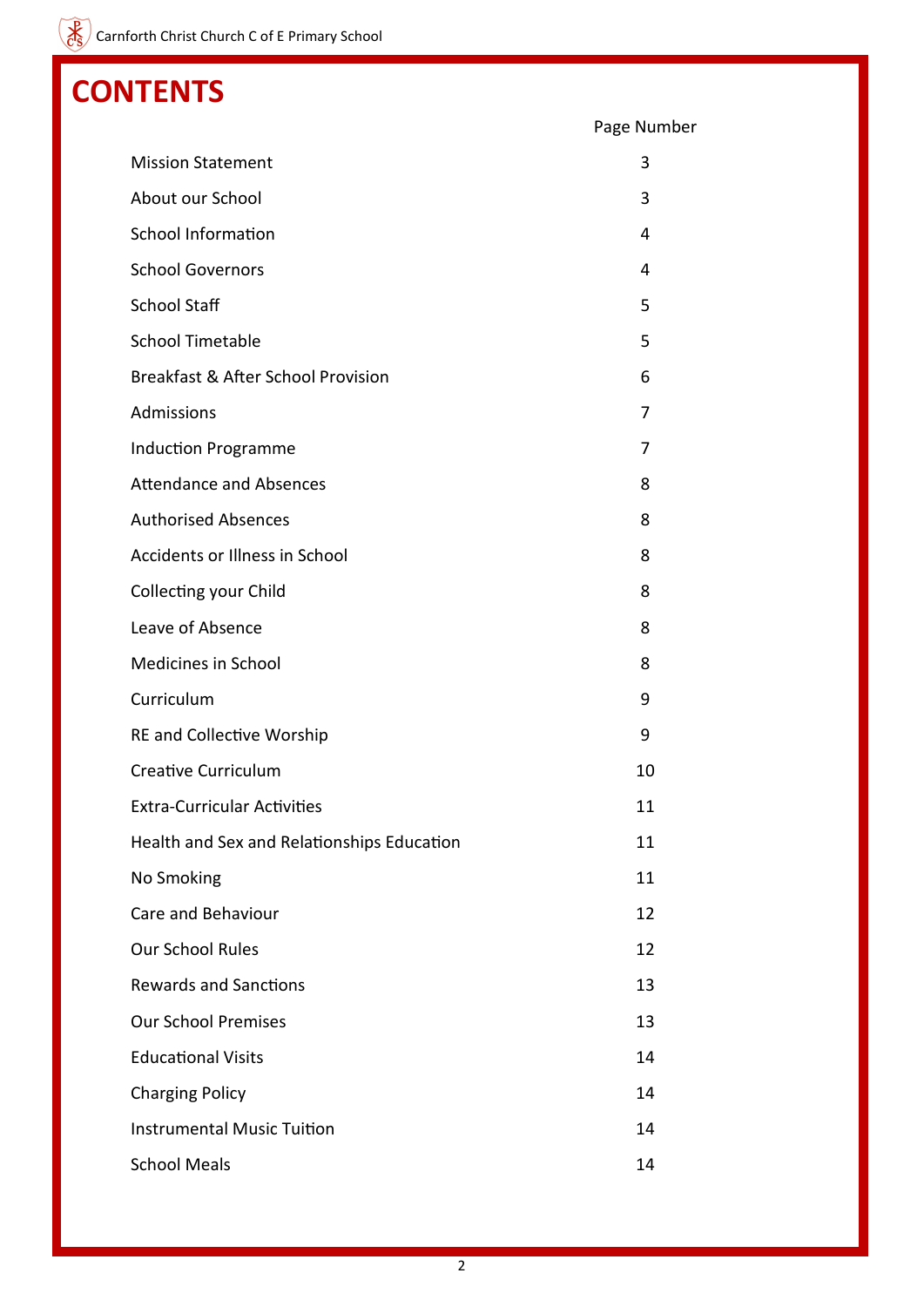### **MISSION STATEMENT**

Carnforth Christ Church C of E Primary School is a vibrant, stimulating and caring educational community which exists to celebrate the uniqueness of every person, made as they are in the image and likeness of God.

At Carnforth Christ Church, we believe that God is with us as our guide; 'we know it by the Spirit He gave us' (1 John 3:24) and 'the fruit of the Spirit is: love, joy, peace, patience, kindness, goodness, faithfulness, gentleness and self-control, against such things there is no law.' (Galatians 5: 22-23) We live by the Spirit, for the Spirit and with the Spirit – this is our central ethos.

### **ABOUT OUR SCHOOL**



At Carnforth Christ Church C of E Primary School we know that the choice of a school is one of the most important decisions that parents are called upon to make on behalf of their children. We offer a vibrant and stimulating education to children aged 4 to 11 years. Currently, there are 105 children on roll organised into four classes, each named after a tree indigenous to Great Britain: Willow Class (EYFS), Holly Class (Y1/Y2), Hawthorn Class (Y3/Y4) and Oak Class (Y5/Y6). We also have a separate cookery room where children are able to learn basic skills in cookery and food preparation, a designated ICT suite and library as well as a music and community room, our Rowan Room.

Everything we do at Christ Church is carried out within the context of a loving Christian family. We aim to offer a happy and safe environment where your child is motivated to learn; where they enjoy social contact, make friends and develop their skills in a supportive and structured environment.

Our aim is to ensure that every child experiences happiness and success during his or her school career and has opportunities to learn new skills in a caring, Christian family. At Carnforth Christ Church Primary School, Collective Worship is central to our family life. The school benefits greatly from close ties with Christ Church, with services held throughout the year to mark special festival occasions.

Once children are admitted to Carnforth Christ Church, they are placed in one of three 'Houses'. The names of the Houses, Alban, Bede and Dunstan, are taken from the names of Christian Saints. The House system serves to recognise achievements in aspects of school life, including work, behaviour and sport.

We thank you for showing an interest in our school and hope that the information provided in our school prospectus and on our website will give you an insight into our school and help you to make the right decision.

We invite you to come and have a look round the school, to see for yourself the children learning and ask any questions you may have. The Headteacher would be delighted to welcome you and personally show you around our school, offering you a chance to see the excellent learning that goes on as well as our excellent facilities. If you would like to visit us, please contact Mrs McCombie at our School Office on 01524 732536.

Vibrant Stimulating Caring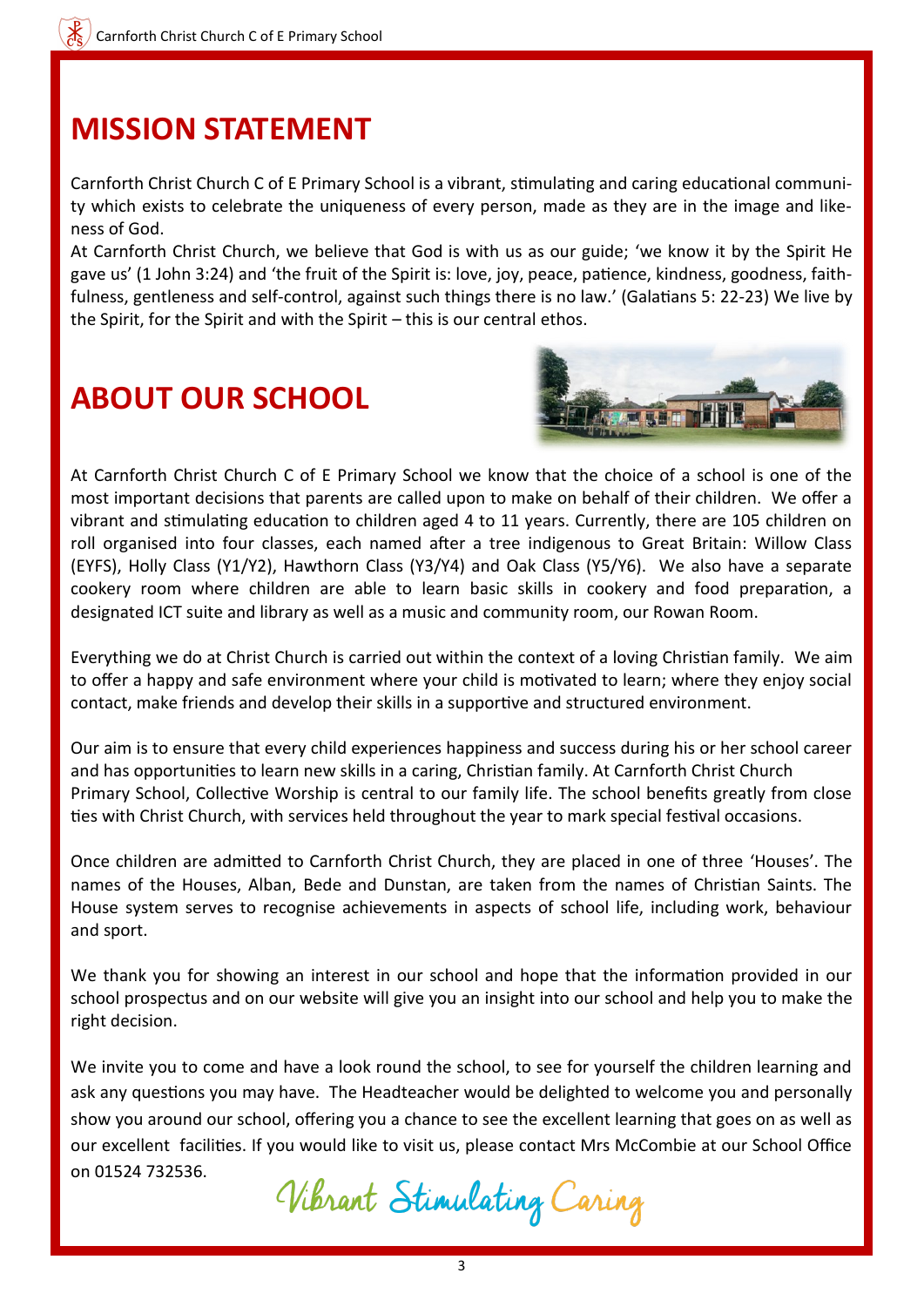### **SCHOOL INFORMATION**

| Headteacher: | Mrs. Catherine Prince                      |
|--------------|--------------------------------------------|
| Address:     | North Road, Carnforth, Lancashire, LA5 9LJ |
| Telephone:   | 01524 732 536                              |
| Email:       | head@christchurch-carnforth.lancs.sch.uk   |
| Website:     | www.christchurch-carnforth.lancs.sch.uk    |

### **SCHOOL GOVERNORS**

| Chair:      | Father Stephen Jones                   |                                                          |
|-------------|----------------------------------------|----------------------------------------------------------|
| Vice Chair: | Mr Steve Plevey                        |                                                          |
| Members:    | Mrs Jean Holland<br>Mrs Catherine Wild | <b>Foundation Governor</b><br><b>Foundation Governor</b> |
|             | Mrs Bridget Evans                      | Parent Governor                                          |
|             | Mrs Rebecca Taylor                     | Parent Governor                                          |
|             | Mrs Sue Parry                          | <b>Foundation Governor</b>                               |
|             | Mrs Catherine Prince                   | Headteacher                                              |
|             | Mrs Clare Thomson                      | Co-opted Governor                                        |
|             | Miss Dawn Richardson                   | <b>Staff Governor</b>                                    |
|             | Mrs Ann-Marie Smith                    | <b>Foundation Governor</b>                               |
|             | Mrs Rebecca Taylor                     | <b>Parent Governor</b>                                   |
|             | Mrs Emma Wright Crooks                 | <b>Foundation Governor</b>                               |
|             | Mrs Gillian Wooff                      | <b>Local Authority Governor</b>                          |
|             |                                        |                                                          |

School Adviser: Mr Paul Duckworth

The School Governing Body is charged with the strategic management of the school. The day-to-day management is the responsibility of the Headteacher. The Governing Body members are comprised of parents, staff, local authority nominees and members of the parish community. Members of the Governing Body can be contacted through the

School Office.

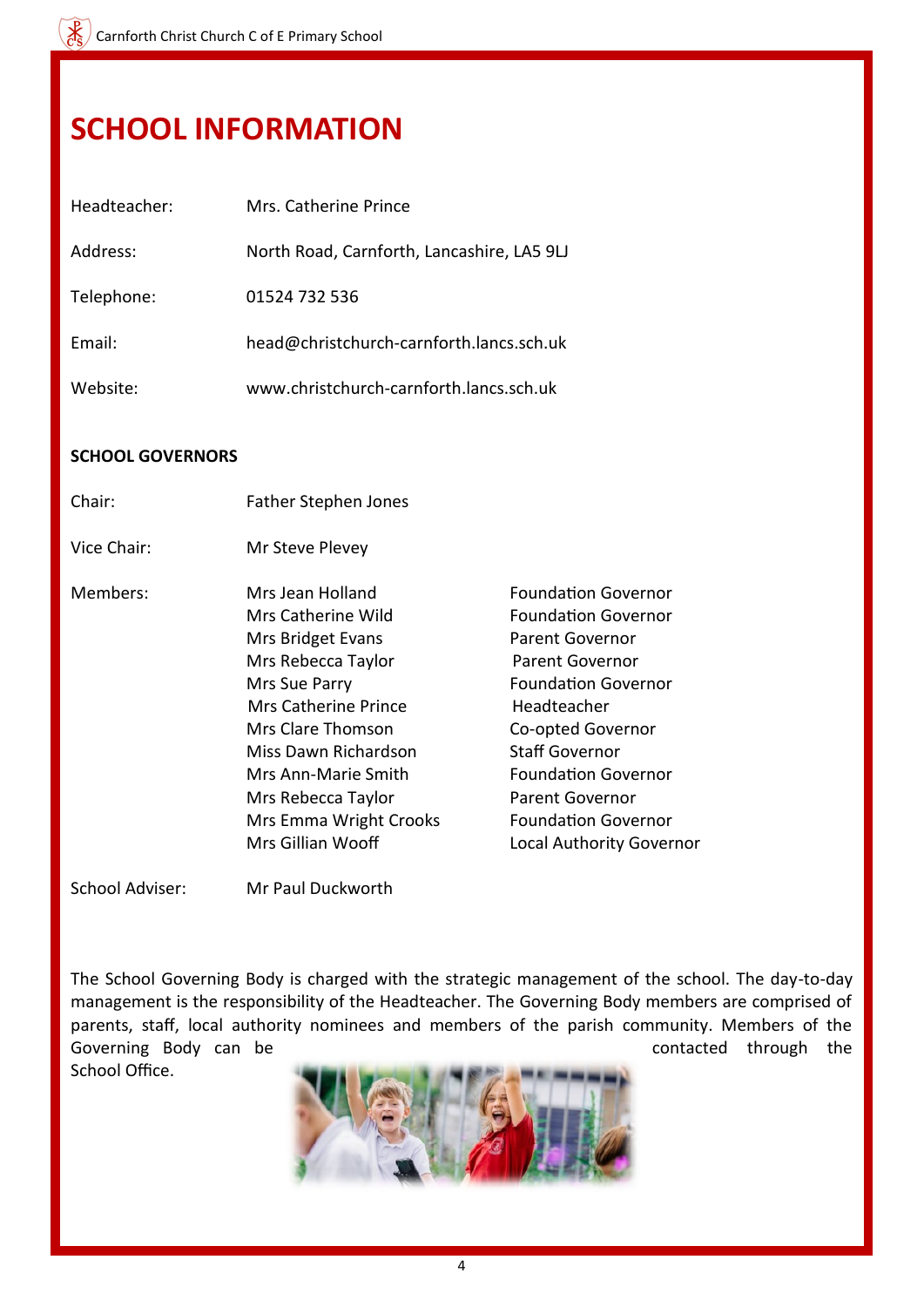### $\left(\overline{\mathcal{X}_{\mathcal{S}}}\right)$  Carnforth Christ Church C of E Primary School

### **SCHOOL STAFF**

| Headteacher:<br>Deputy Headteacher:                                          | Mrs Catherine Prince<br>Mrs Rebekah Richardson                                                                                                                   |
|------------------------------------------------------------------------------|------------------------------------------------------------------------------------------------------------------------------------------------------------------|
| Year 5/6 Teacher:<br>Year 3/4 Teacher:<br>Year 2 Teacher:<br>Year 1 Teacher: | Mrs Rebekah Richardson<br>Mr Niall McDonald<br>Miss Sophie Wooff<br>Mrs Clare Thomson                                                                            |
| <b>EYFS Teacher:</b>                                                         | Mrs Dawn Hanson                                                                                                                                                  |
| Teacher:<br>PPA Cover:                                                       | Mrs Ashlea Unsworth (currently on Maternity Leave)<br>Mr David Kelly                                                                                             |
| <b>Teaching Assistants:</b>                                                  | Mrs Amy Cullen<br>Mrs Julie Edge<br>Miss Jacqui Evans<br>Mrs Andrea Stott<br>Mrs Marie Haigh<br>Mrs Kim Russell<br>Mrs Kerry Swindlehurst<br>Miss Katie Woodburn |
| School Secretary:                                                            | <b>Mrs Caroline McCombie</b>                                                                                                                                     |
| <b>Welfare Assistants:</b>                                                   | Miss Mary Atkinson<br>Miss Bethany Conroy<br>Mrs Amy Cullen<br>Miss Jacqui Evans<br>Mrs Amanda Hall<br>Mrs Gemma Henderson                                       |
| School Kitchen:                                                              | Mrs Shirley Murphy<br>Ms Louise Hewitson<br><b>Miss Natalie Townley</b>                                                                                          |
| Site Supervisor:                                                             | Mr Tony Hall                                                                                                                                                     |

5

### **SCHOOL TIMETABLE**

09:00 Registration 09:10 Collective Worship 09:30 Lesson 1 10:45 Break 11:00 Lesson 2 12:00 KS1 Lunch 12:15 KS2 Lunch 13:10 Lesson 3 14:15 Lesson 4 15:15 School Closes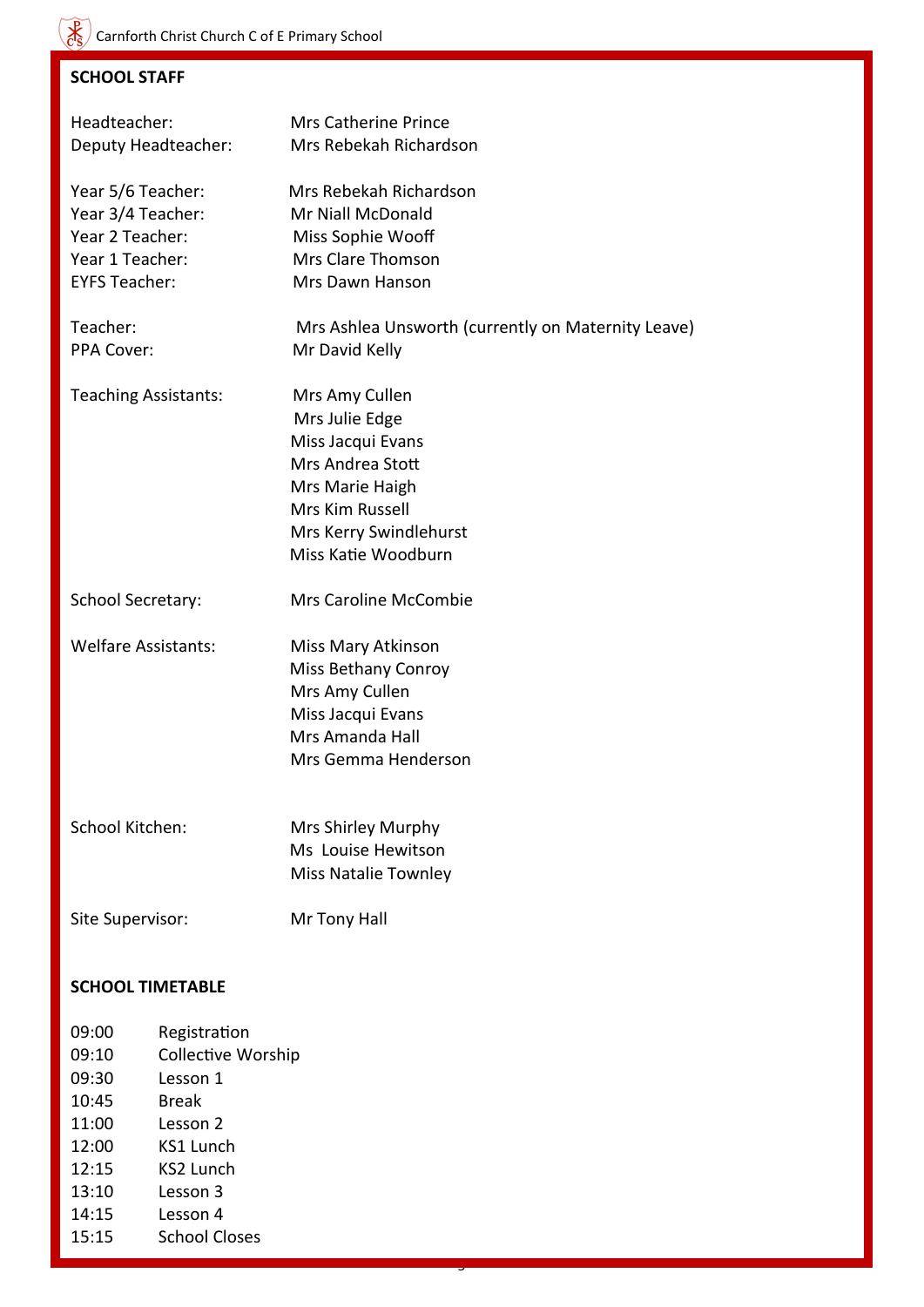### **Breakfast and After School Provision**

The North Road Before & After School Club provides families with child care out of school hours. The club is based at Carnforth Community Primary School and opens at 7:30am. The children are walked over to Christ Church ready for registration. At the end of the day, the children will be collected and escorted to Carnforth Community Primary School where provision will be provided until 5:30pm. For more information, please contact our School Office.

Due to Covid-19 guidelines, during the Autumn Term 2020, we will be operating Breakfast and After School Club in our Cookery Room.

To make things as straightforward as possible for parents, we will be operating the same structure and pricing as North Road Before & After School Club:

6

Breakfast Club: 8:30—9:00am (£4.00 per session) After School Club (Half Session): 3:15—4:30pm (£4.50 per session) After School Club (Full Session): 3:15—5:30pm (£7.50 per session)

For further information, or to book a session, please contact the School Office.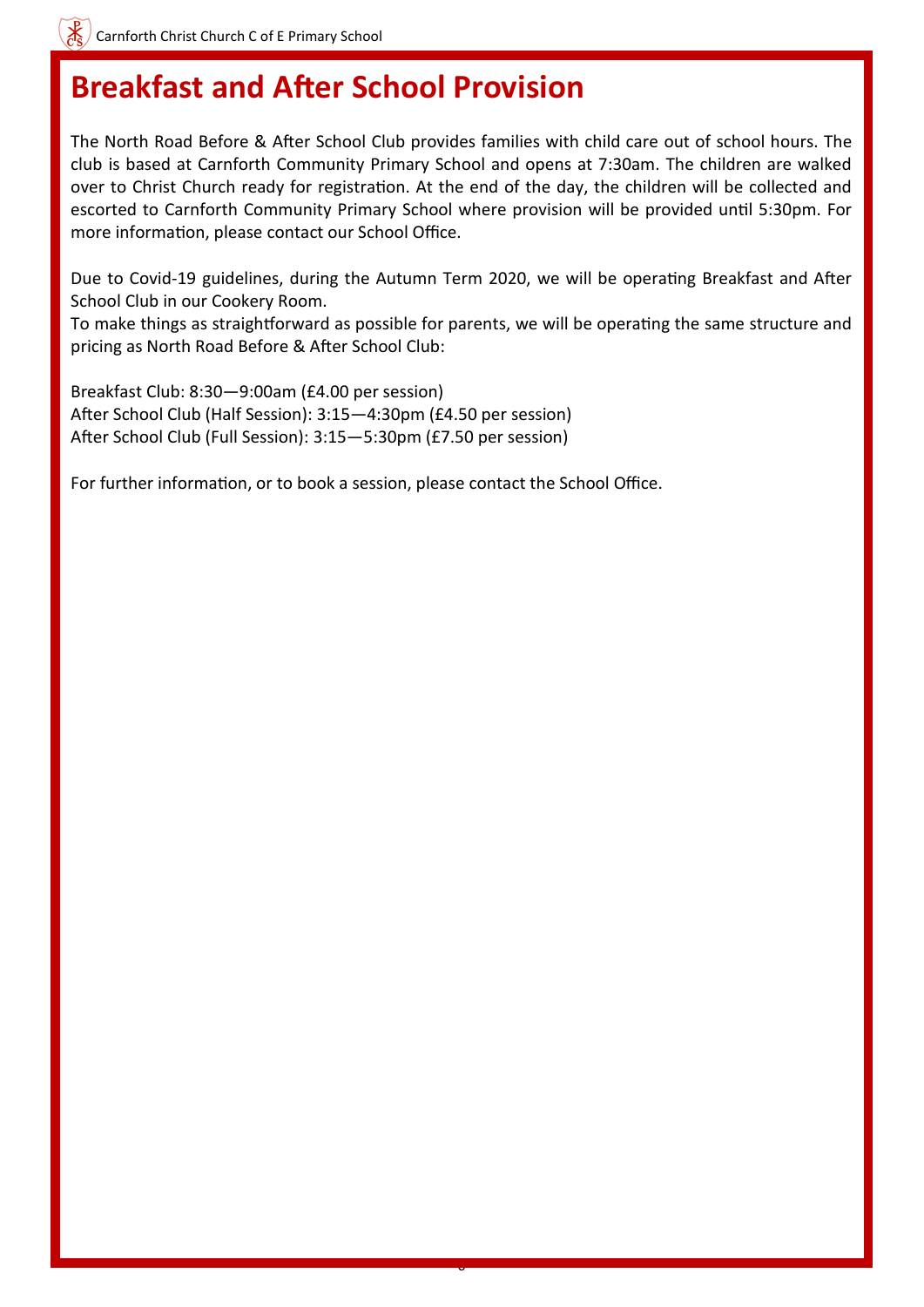### **ADMISSIONS**



**Prospective parents who are deciding on which school they would like their child to attend, are welcome to visit the school at any time. Please contact the School Office on 01524 732536 and make an appointment with the Headteacher who will provide a guided tour of the school.** 

The admission number of children to be admitted to the Reception Class (Early Years Foundation Stage) is set by the Governing Body at 20, from September 2021 (25 for September 2020). Children are usually admitted to school in the September following their fourth birthday.

Applications for admissions to the school should be made online at www.lancashire.gov.uk/schools from September of the school year before admission to the Reception Class. Parents **must** complete the Local Authority electronic form, stating three preferences. Parents who wish their application to this Church School to be considered against the faith criteria should also complete the supplementary form, which is available from our School Office.

The criteria for selection when requests for places in Reception are over-subscribed are detailed in our Admissions Policy which can be downloaded from our school website, alternatively you can request a paper copy from our School Office.

The parent of a child whose admission has been refused may appeal in writing to the Clerk of the Appeals Committee, c/o Carnforth Christ Church CE Primary School.

### **INDUCTION PROGRAMME**

Our induction programme is carefully designed to support both you and your child as together we prepare them for starting school.

In the second half of the autumn term before the child starts school, new entrants to the Reception Class and their parents will be invited to participate in our Reception Induction programme. We provide one afternoon per week for your child to stay at school within the EYFS Class. Our aim is for your children to become accustomed to the routines of school life and therefore, support their transition into school in the following September.

An information evening for parents is held during the summer term where you can meet the Early Years staff, learn a little more about life in our Reception Class and ask any questions you wish—there is no silly question!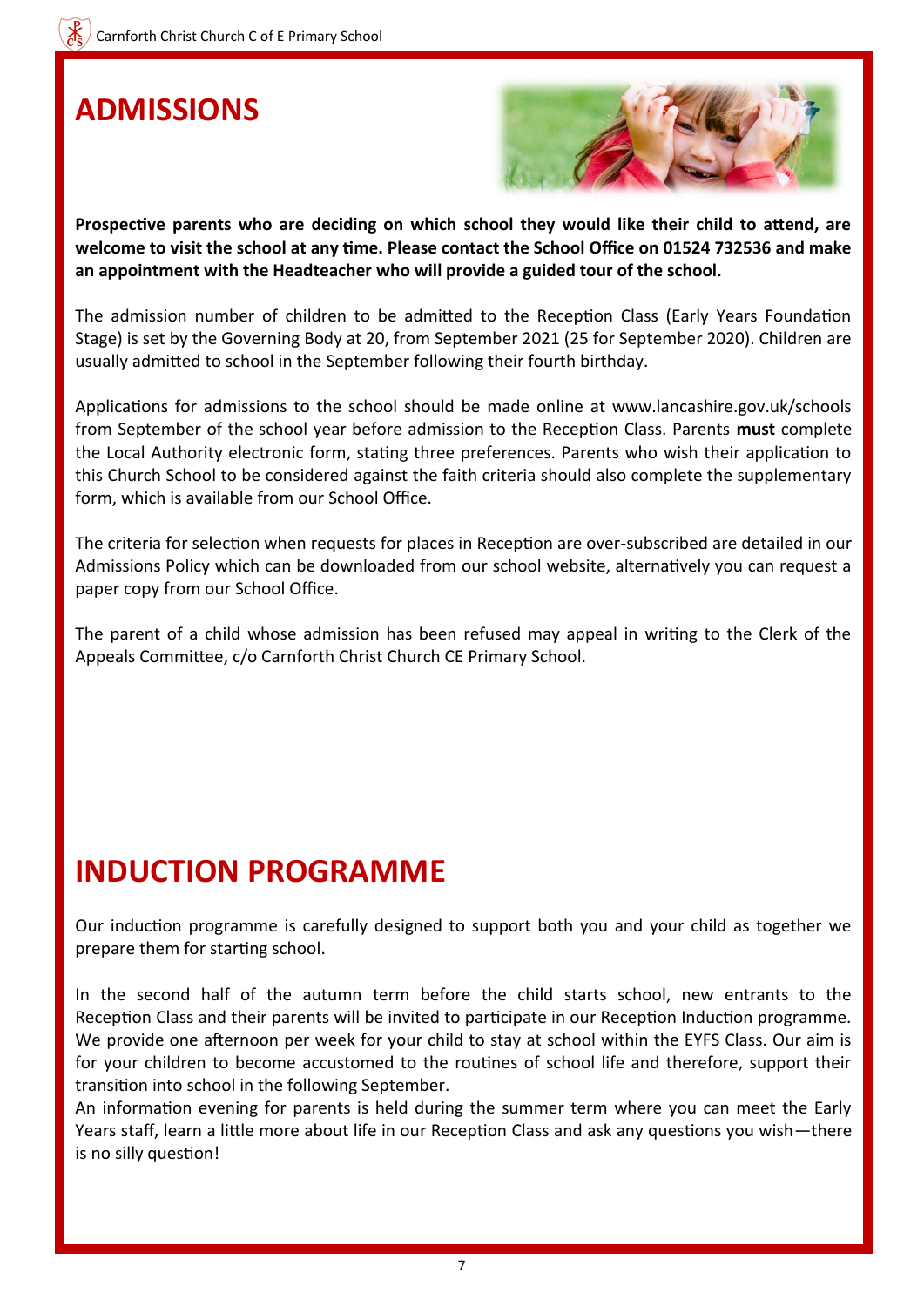### **ATTENDANCE AND ABSENCES**

Regular attendance at school is crucial in maintaining continuity of learning and social development for all children. At Carnforth Christ Church CE Primary School we want all our children to take full advantage of school and to gain appropriate skills, which equip them for life. From time to time, however, there are genuine reasons why your child may be absent from school.

#### **AUTHORISED ABSENCES**

If your child is ill and needs time off school to recover, this will be authorised as long as the absence is supported by a telephone call on the first day of absence and a written explanation by a parent on your child's return. If your child has a longer term or recurring absence, you may be requested to bring a copy of your correspondence with their doctor in order for school to accurately acknowledge and authorise the absence. Where a child requires time out of school to attend hospital or dental appointments, please notify the school prior to the absence and again provide written confirmation of the appointment. Where possible, we ask parents to make appointments outside of school hours or at least be made later in the school day.

#### **ACCIDENTS OR ILLNESS IN SCHOOL**

In the event of an accident or illness in school which requires further medical attention (e.g. hospital) your child will be given immediate care and attention and you will be telephoned and asked to come and collect your child. It is, therefore, imperative that all contact information is kept up-to-date. If your child has received minor medical treatment at school, (e.g. minor wounds clean or plaster applied), this will be recorded in our school medical records. Parents will be contacted when the school believes the injury to be of a more serious nature.

#### **COLLECTING YOUR CHILD**

In the interest of safety, all children must be collected from the School Office by a parent or known responsible adult, where they can be signed out and back in, should they later return, in our central record.

### **LEAVE OF ABSENCE**

Parents who wish to apply for leave of absence for their child(ren) for the purpose of family weddings/ funerals/ holidays etc. should complete the appropriate form available from our School Office. All applications will be considered on their own merits, but parents are asked to note that legislation only allows the Headteacher to authorise leave for 'exceptional circumstances.' By definition, leave of absence should not occur regularly. The school actively discourages family holidays taken during school time, as such these will not be authorised.

#### **MEDICINES IN SCHOOL**

From time to time, your child may require medication, such as antibiotics, which need to be taken during school hours. School is happy to supervise the taking of any medicine which has been prescribed by your GP. In such cases, please complete the appropriate form available from our School Office or downloaded from the school website, and hand this to Mrs McCombie at the School Office. For further information please see our Supporting Pupils with Medical Needs Policy which can be downloaded from the school website.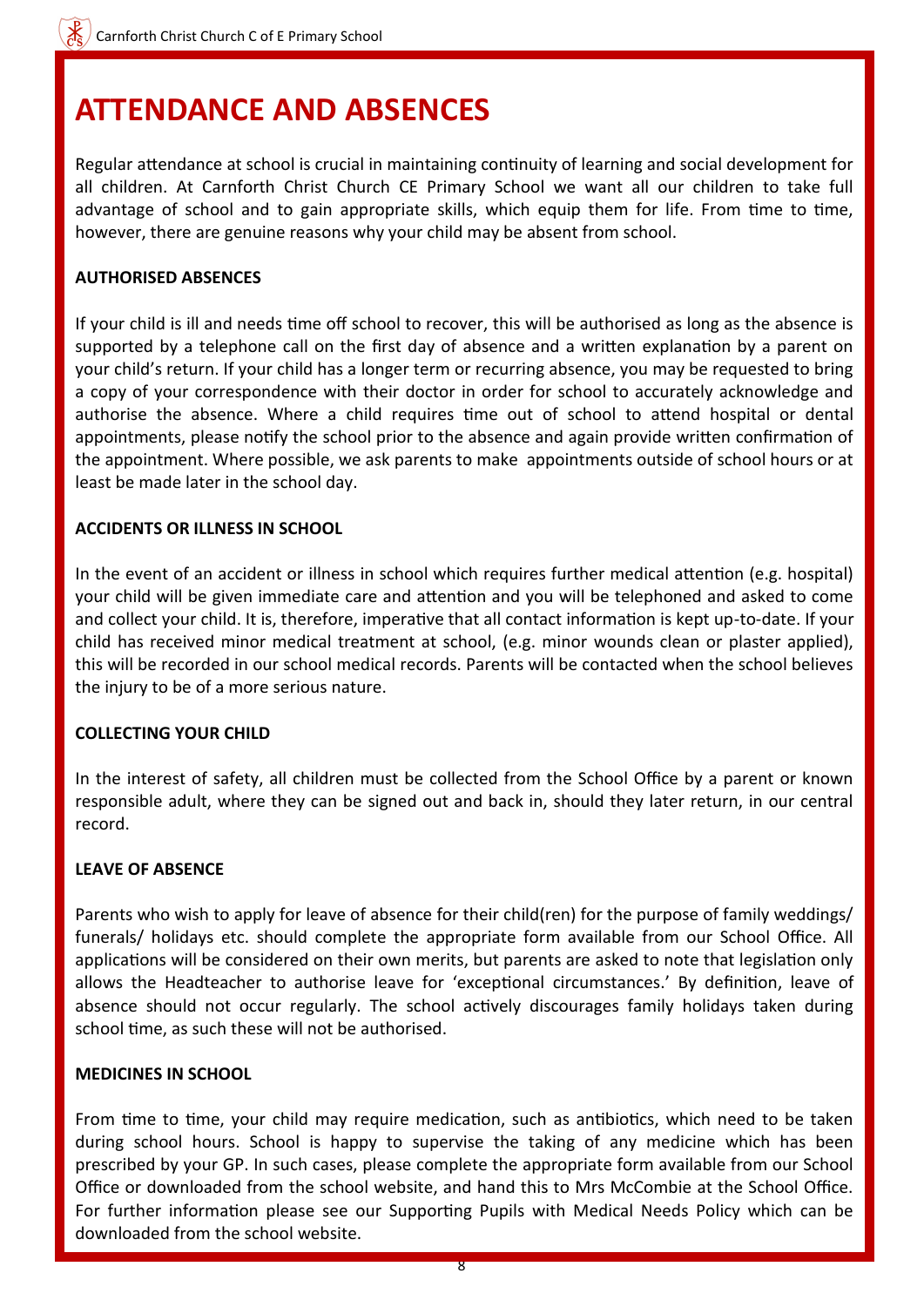### **CURRICULUM**

#### **RE AND COLLECTIVE WORSHIP**



At Christ Church we believe Collective Worship and Religious Education are important foundations for all of our teaching. The school family unite together in acts of Collective Worship on Monday, Wednesday and Friday in the school hall and Tuesday in church. Father Stephen leads fortnightly Worship and the Class Teachers take turns to deliver Worship each week. Visiting clergy or other Christian groups lead Worship too. If you would like to join in with our Collective Worship, please feel free to stay after dropping your child off on Monday, Tuesday or Fridays. The children enjoy learning about Christianity, the stories told in the Bible and how we can relate these to our own lives. They will also experience learning about other major world faiths and how these compare and contrast to Christianity.

### **CREATIVE CURRICULUM**

We are proud of our broad and balanced curriculum which takes a thematic approach but is centred around meeting the expectations of the National Curriculum. Each class will study a specific topic each term and as many links to other subjects as possible are woven into this teaching. We believe that this makes the learning more meaningful, valuable and exciting for our children. Where we can, we enrich the curriculum with visits, visitors or other exciting means to capture the children's imagination. We believe that reading and writing are fundamental skills to transfer across the curriculum, and as such, we encourage reading and writing throughout the whole curriculum.

In the Early Years Foundation Stage (EYFS) there are 7 learning areas. The 3 prime areas are:

- Communication and Language
- Physical Development; Personal
- Social and Emotional Development.

The 4 specific areas (through which the 3 prime areas are strengthened and applied) are:

- **Literacy**
- **Mathematics**
- Understanding the World
- Expressive Arts and Design

The remainder of the school (Key Stage 1 and Key Stage 2), follow the National Curriculum expectations.

#### **ENGLISH**

Children learn skills in phonics, reading, writing, grammar and speaking and listening. Daily English lessons are brought to life through exciting books, video and artefacts, drama and writing about engaging experiences.

#### **MATHEMATICS**

Children are taught Maths skills in a daily session, developing their knowledge of number, measurement, geometry and statistics. Maths lessons are given a creative edge through problem solving related to real life situations.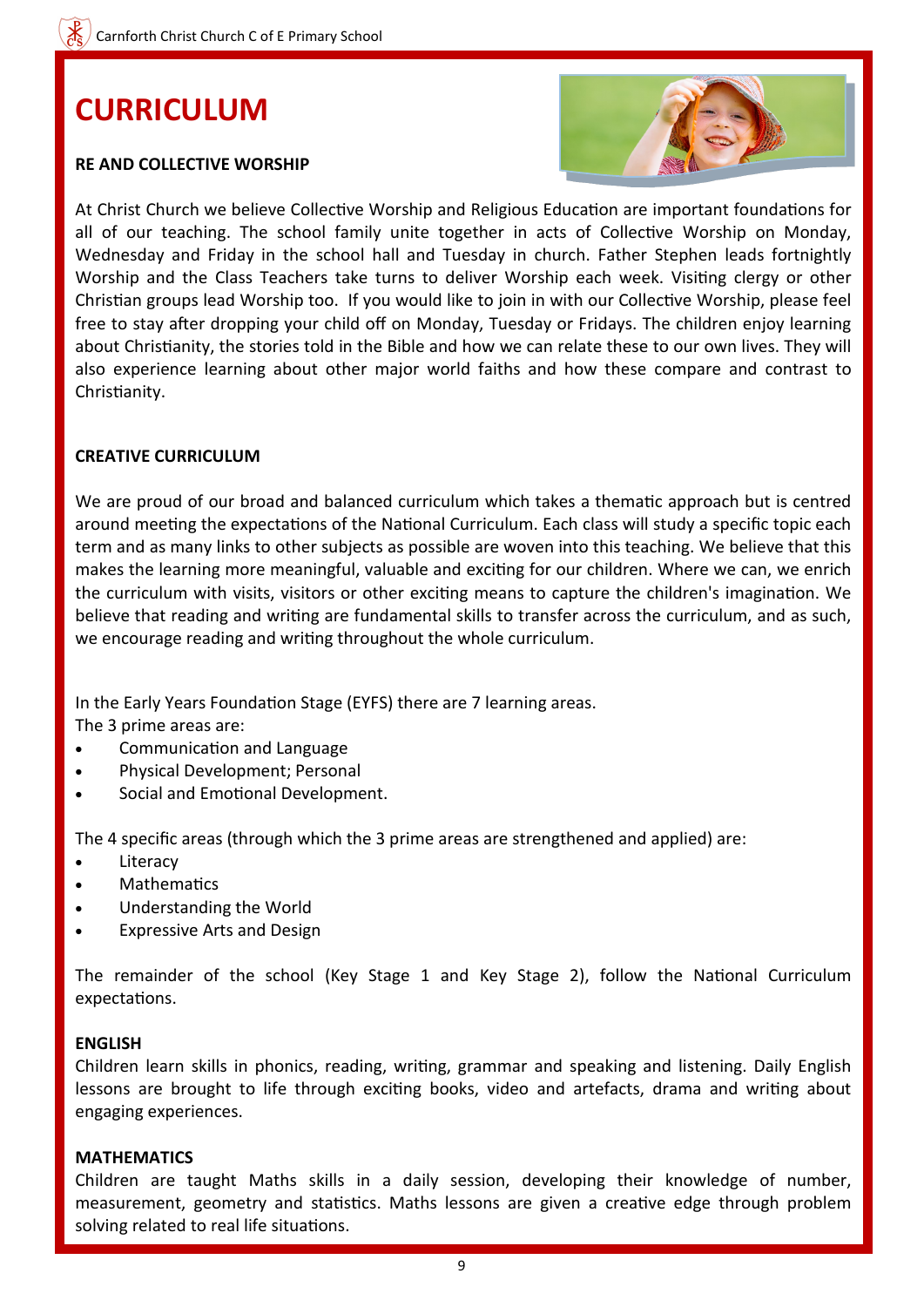### **CURRICULUM**

### **SCIENCE**

Children are taught about the world around them - animals and plants, different materials, energy and forces. More importantly, they are taught to ask How? and Why? and taught how to find the answers through practical investigations.

#### **COMPUTING**

Children use class iPads and computers to understand and create programs, become digitally literate and to enhance and present information linked to their topic.

#### **GEOGRAPHY**

Children learn not only about local and wider physical geography but also how it links to human actions. The environment is given a key focus and older children are also offered the experience of a Residential Visit in the Lake District to help enhance aspects of the curriculum.

#### **ART AND DESIGN**

Children are inspired and challenged to create their own works of art, craft and design in a range of mediums., including using clay and digital media.

#### **HISTORY**

Children learn about people and events in the British and global past. They ask questions, make comparisons and enjoy hands on experiences at museums and with artefacts.

#### **FOREIGN LANGUAGES**

In Key Stage 2, children learn French as a foundation for learning further languages at their secondary school age. At this age they develop from enjoying using new words and learning songs to building up vocabulary to communicate.

### **DESIGN AND TECHNOLOGY**

Children are involved in designing and creating, problem solving, enterprise schemes and cooking as part of our cross curricular approach to learning.

### **MUSIC**

Our music curriculum is delivered by a specialist teacher who fosters the children's love of music through singing, beat and rhythm, percussion instruments, woodwind and string. Children are taught how to play an instrument and perform together.

### **PHYSICAL EDUCATION**

Children develop skills as the foundations of specific games. They enjoy learning about the positives of health and fitness as well as how to work as a team. We are proud to be able to offer opportunities for children to compete in a wide variety of competitive sports tournaments.

If you would like to learn more about the curriculum we offer, please visit our school website and navigate to the Curriculum section and also visit our class pages. Your child's class teacher will send out a Curriculum Newsletter each half term detailing the planned learning for that time. This newsletter can also be found on our website.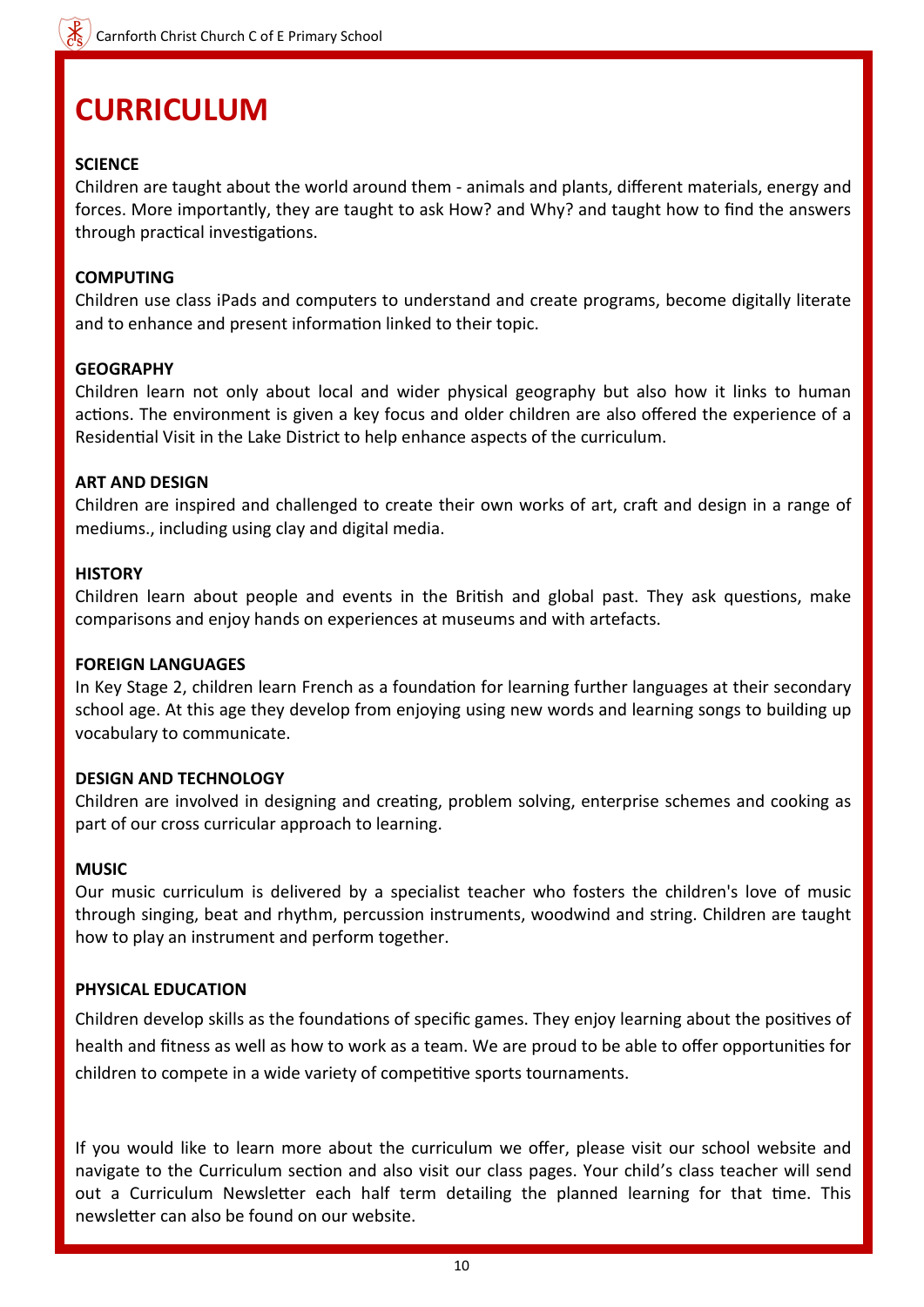### **CURRICULUM**

#### **EXTRA-CURRICULAR ACTIVITIES**

At Carnforth Christ Church CE Primary School we offer a range of extra-curricular activities after school and, at times, during lunchtime which complement our curriculum. Our dedicated staff are happy to deliver after school provision throughout the year, ranging from sports clubs to cookery, Lego, gardening and drama.

Many of the activities we offer come at no extra charge; however, if ingredients or equipment are needed, or if an outside agency provides the activity, parents will be notified of the cost. Where possible, we will use extra funding, such as the School Sports Fund, to subsidise the opportunities we can offer our children.

### **HEALTH AND SEX AND RELATIONSHIPS EDUCATION**

This is taught as part of the Personal, Health and Social Education (PHSE) programme as well as the science curriculum. The course begins by learning about growing up, caring for others, rights and feelings of others, moving onto the importance of loving relationships, responsibilities and the family. Through the mobile Life Education centre, the children are also taught about healthy bodies and drug awareness, at an age-appropriate level.

Children in Year 5 and 6 receive additional education centred around growing up and puberty provided by the School Nurse. We will inform you in advance when your child is due to begin this programme. If you require any further information, please contact your child's teacher or the Headteacher. Parents do have the right to withdraw their children from all or part of the Sex and Relationships Curriculum, other than those elements which are required by the National Curriculum.

At Christ Church we promote healthy living, exercise and healthy choices, teaching the children about these through our curriculum. The school takes part in the National Fruit Scheme and actively encourages children to choose healthy options for break time snacks. Parents are asked to support the school with a healthy focus when preparing their child's packed lunch or break time snack.

### **NO SMOKING**

As part of the Lancashire County Council policy, smoking is not allowed on any part of the school premises or in the school grounds at any time. Our No-Smoking policy applies to staff, parents, contractors and all visitors or users of the school.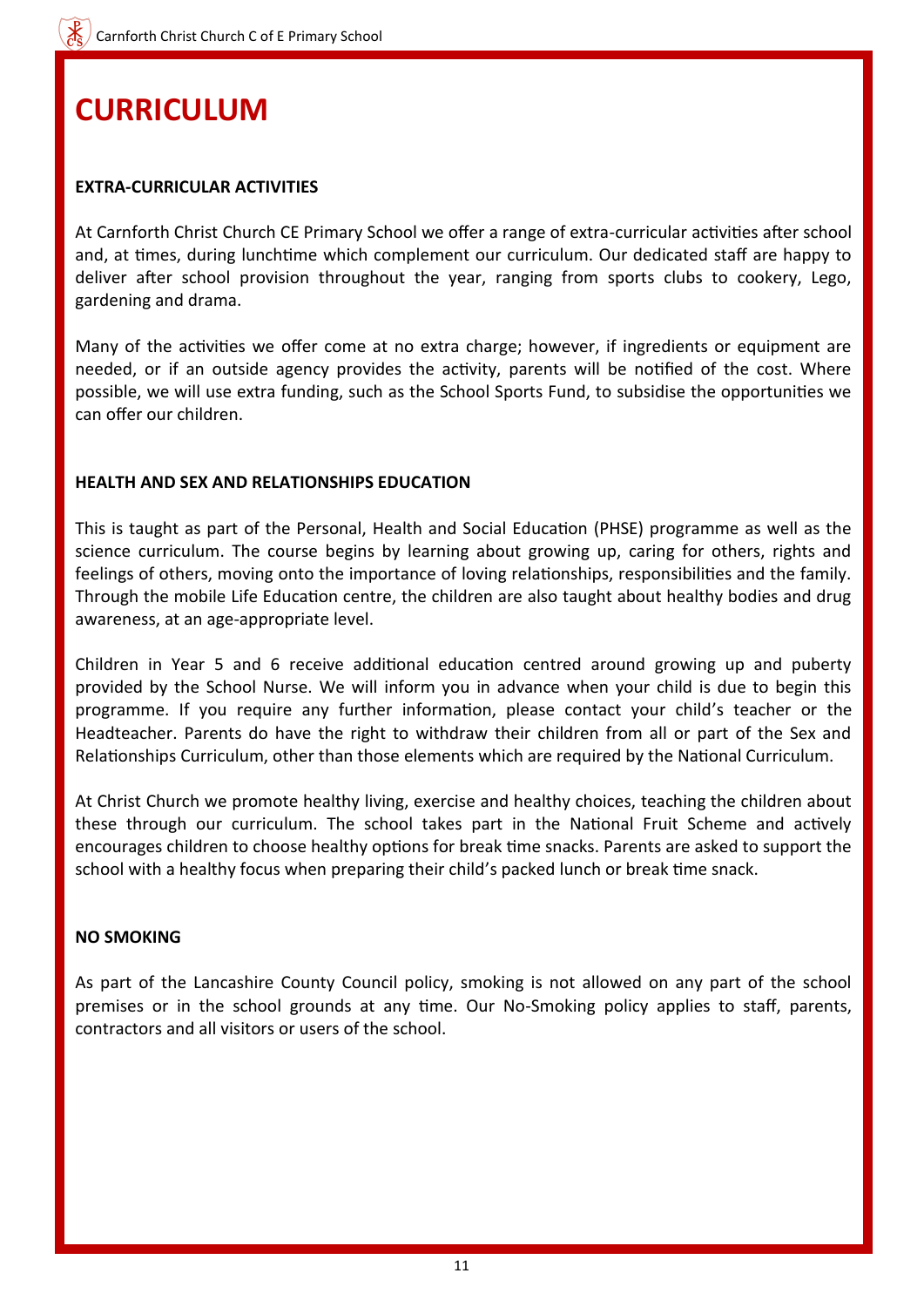### **CARE AND BEHAVIOUR**

### **OUR SCHOOL RULES**

At Carnforth Christ Church CE Primary School we have high expectations of our children, in their work and their behaviour. As a smaller than average school, our children know each other well and have regular opportunities to work and play with children of different ages. As a result, our children grow up developing a care and respect for others, despite their age or background.

We our very proud of our children and we often have feedback from visitors and parents that our children are polite, well-mannered and well-behaved. At our school, we have a caring and stimulating environment where we aim to allow every child to flourish throughout their time with us and become the best they can be, discovering their own unique talents along the way.

We believe that the positive atmosphere in the school is based on a sense of community and shared values. We aim to ensure that our Behaviour Policy and the values represented in our curriculum reinforce one another. We try to encourage a sense of collective responsibility amongst all staff, and a sense of commitment to the school amongst pupils and their parents.

The pastoral role of class teachers is considered to be crucial in helping pupils to receive full benefit from their education. We consider that teachers are part of a statutory network of caring professionals whose duty is to co-operate in the provision of support for all children.

As set out in our Home School Agreement, we expect our children to:-

- Come to school ready to learn.
- Try hard in everything they do.
- Take care of the school and equipment.
- Be polite and respectful of others.

The following school rules are supported and endorsed by all members of staff and are reflected in the school ethos.

- Treat others as you wish to be treated.
- Show respect at all times for the people working with you.
- Work to the very best you can.
- Respect all property in school.
- Be fair, friendly and polite.

Bullying occasionally happens at every school. Children and parents are encouraged to tell us if bullying or unkind behaviour is taking place. We will take your concerns very seriously—bullying is upsetting, unkind and will not be tolerated. The school has an Anti-Bullying Policy which is available from our school website.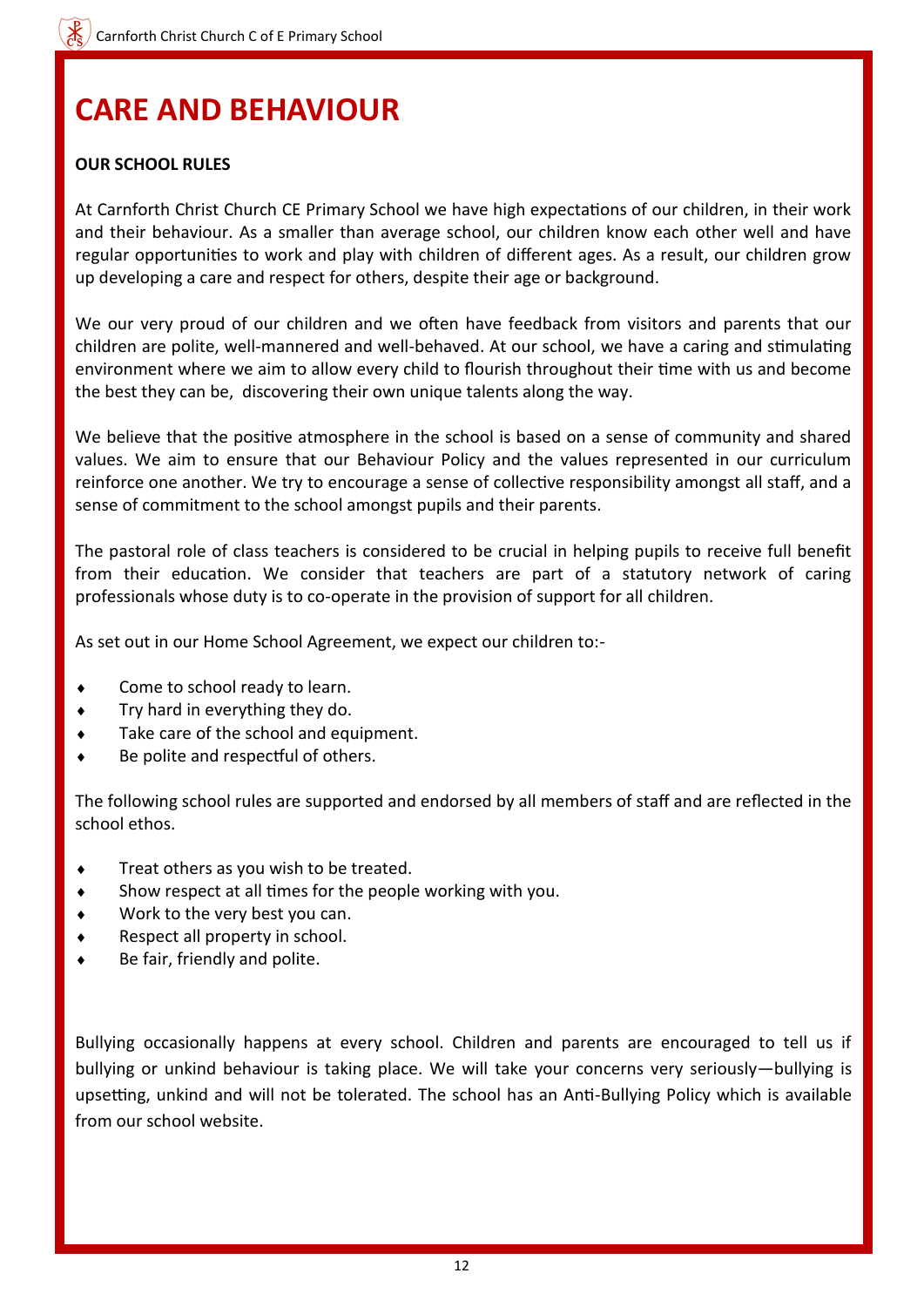### **REWARDS AND SANCTIONS**

Every opportunity is taken to celebrate good behaviour through means of praise and/or reward. Examples are:

- Verbal praise and encouragement.
- Written praise and encouragement.
- Stickers.
- House points.
- Catch me cards.
- Treats from the Headteacher.
- Half-termly presentation of certificates including behaviour as well as academic achievement.
- End of Year awards.

### **OUR SCHOOL PREMISES**

Carnforth Christ Church is an attractive and spacious primary school, with a large outdoor space divided into playground space, quiet areas and school field which accommodates various sporting events.

We have a separate Key Stage One outdoor area in which our younger pupils are able to learn more about the world around them. Recently, we secured a grant through Tesco where we purchased a large outdoor role play shed for our Reception children as well as develop outdoor sensory and seating areas.